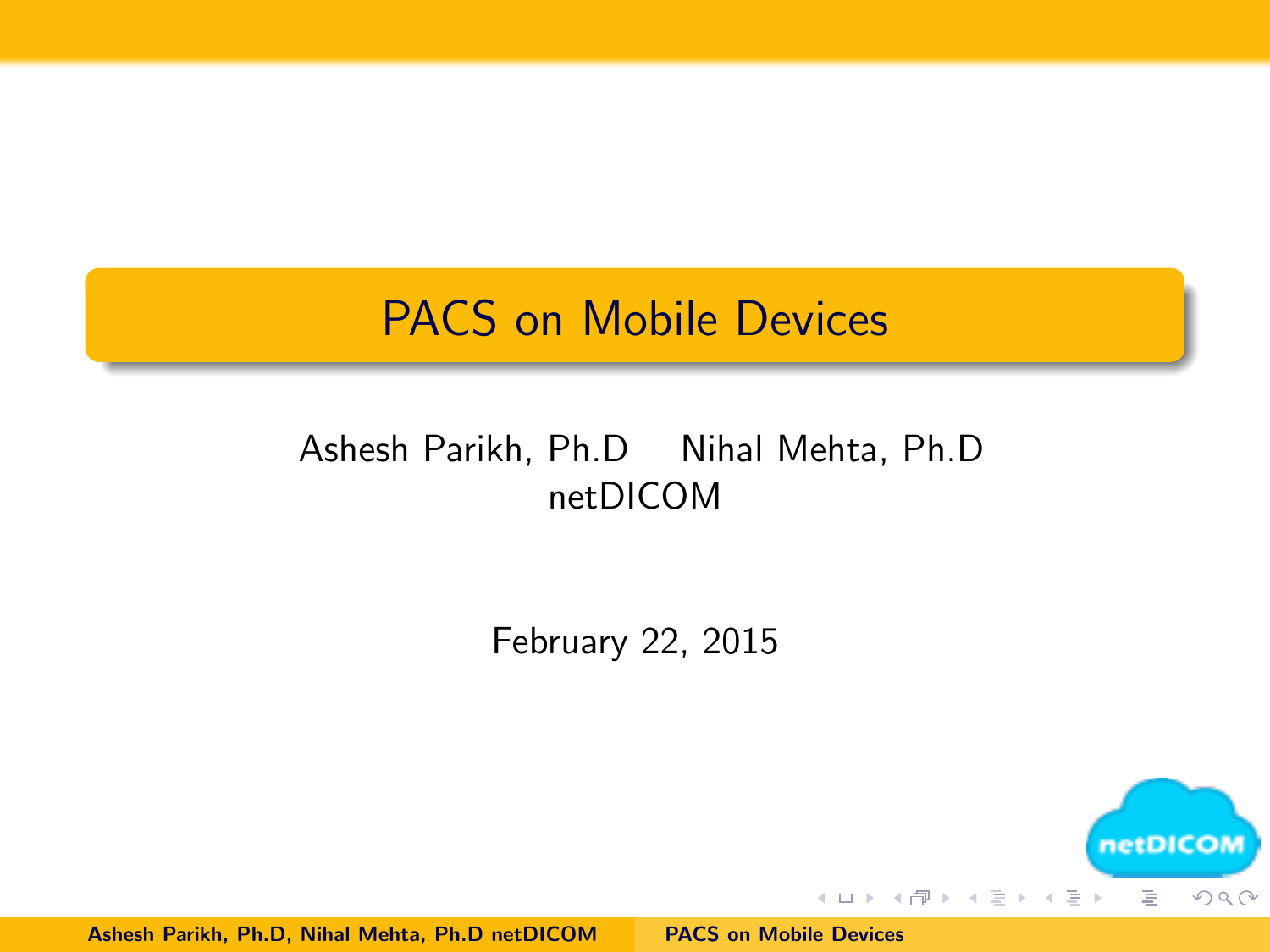# MOBILE TECHNOLOGY IN MEDICINE

- Technology Driver in Hardware and Software is Mobile **Technology** 
	- Leading vendors introduce their offerings in Mobile space
	- Service providers in-turn upgrade their networks to connect the plethora of powerful devices using Wireless Technology
	- This allows rich applications that enhance user experience

netDICO

つのへ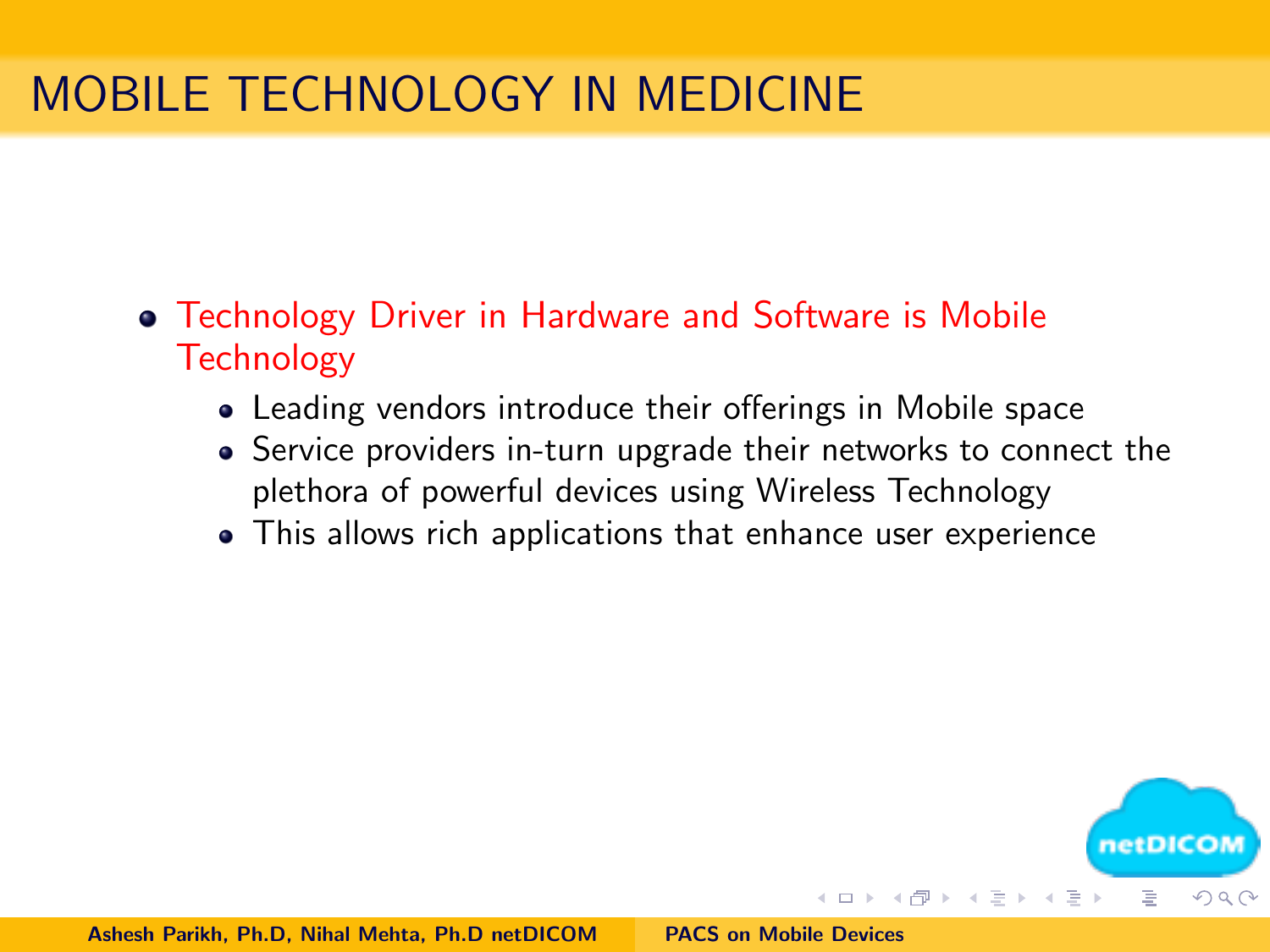# MOBILE TECHNOLOGY IN MEDICINE

- Technology Driver in Hardware and Software is Mobile Technology
	- Leading vendors introduce their offerings in Mobile space
	- Service providers in-turn upgrade their networks to connect the plethora of powerful devices using Wireless Technology
	- This allows rich applications that enhance user experience
- Medical Industry would be served well by riding this wave
- Mobile devices are limited by power (heat) dissipation; the users hand is the heat-sink.

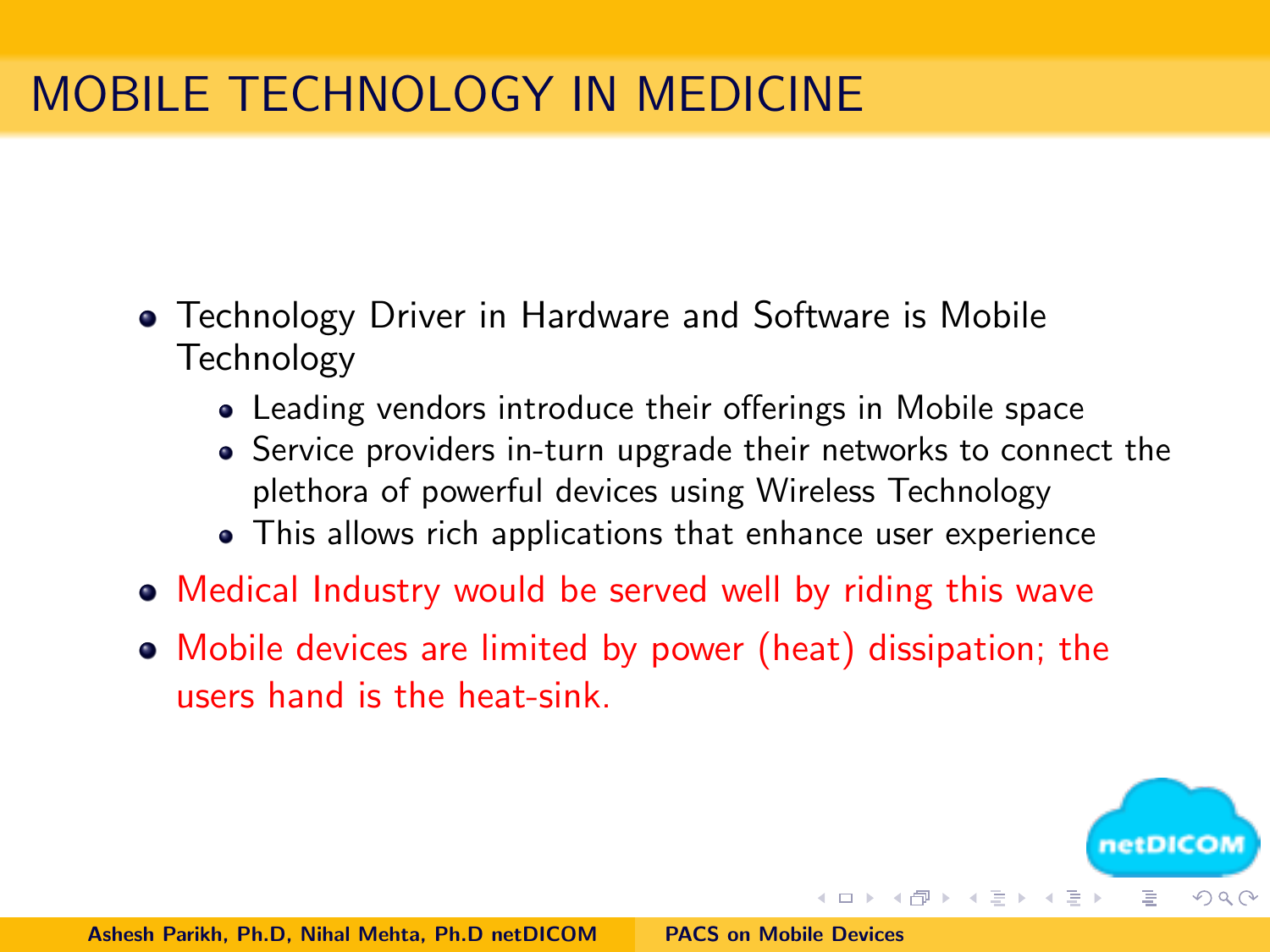#### Technologies are mature

Web technologies have recently matured to a stage where a PACS on a mobile device is a reality. The Future is HERE.

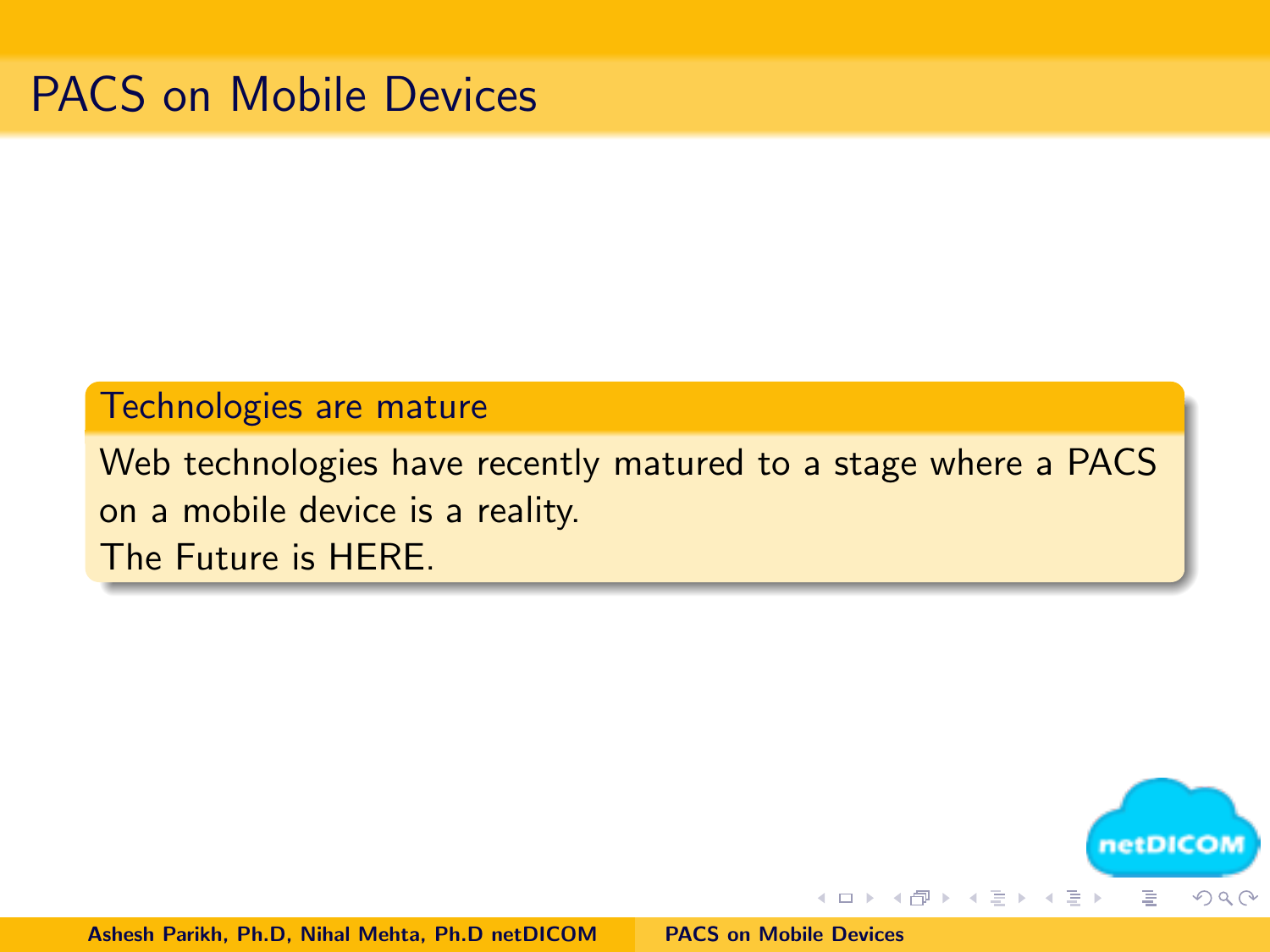# ENABLERS FOR WEB TECHNOLOGY

#### HTML5, CSS3, JavaScript



Demarcates the page



Defines how the elements are displayed



The engine that makes the page interactive

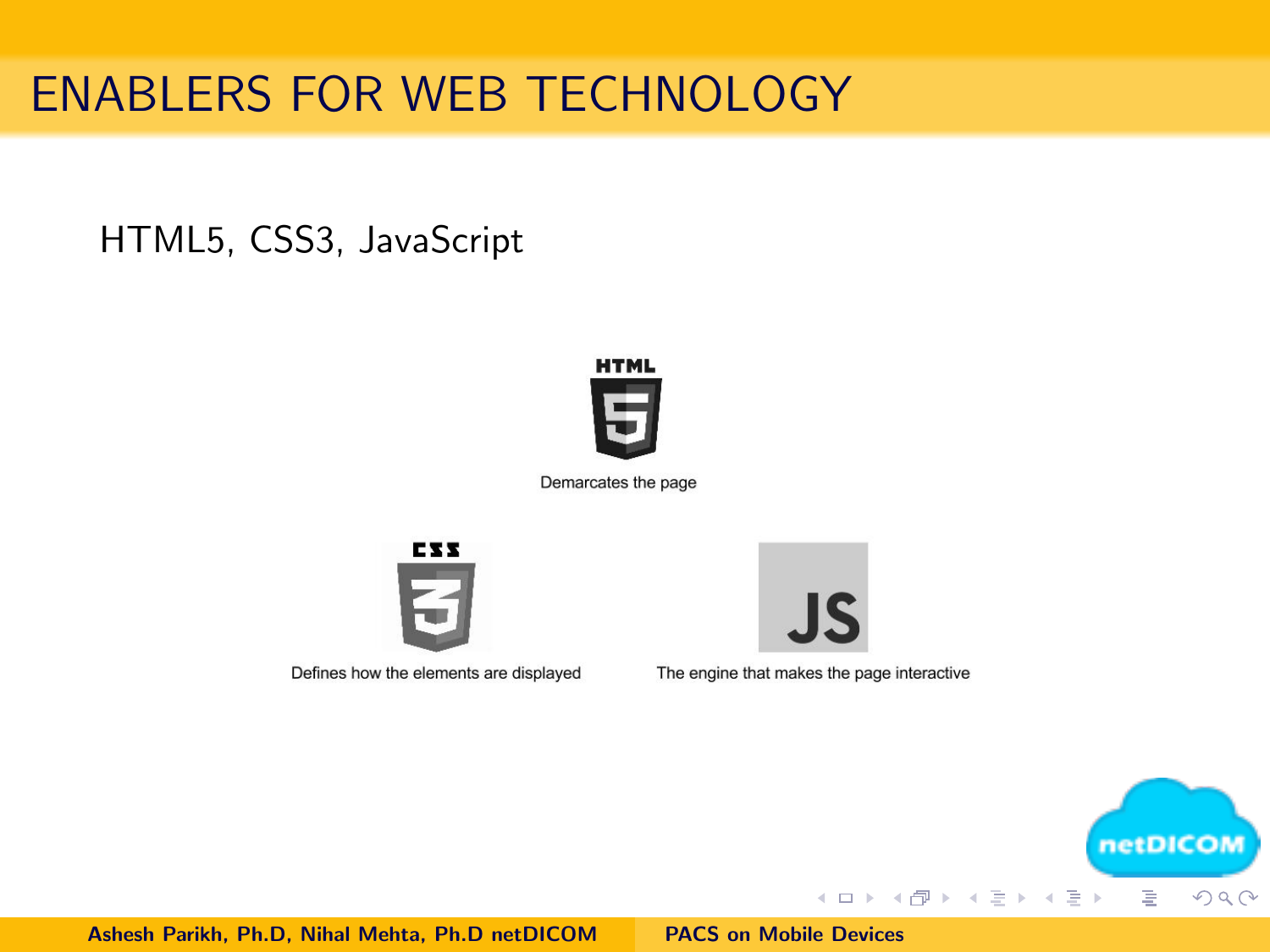

Mobile devices handle large data-sets such as DICOM's by streaming

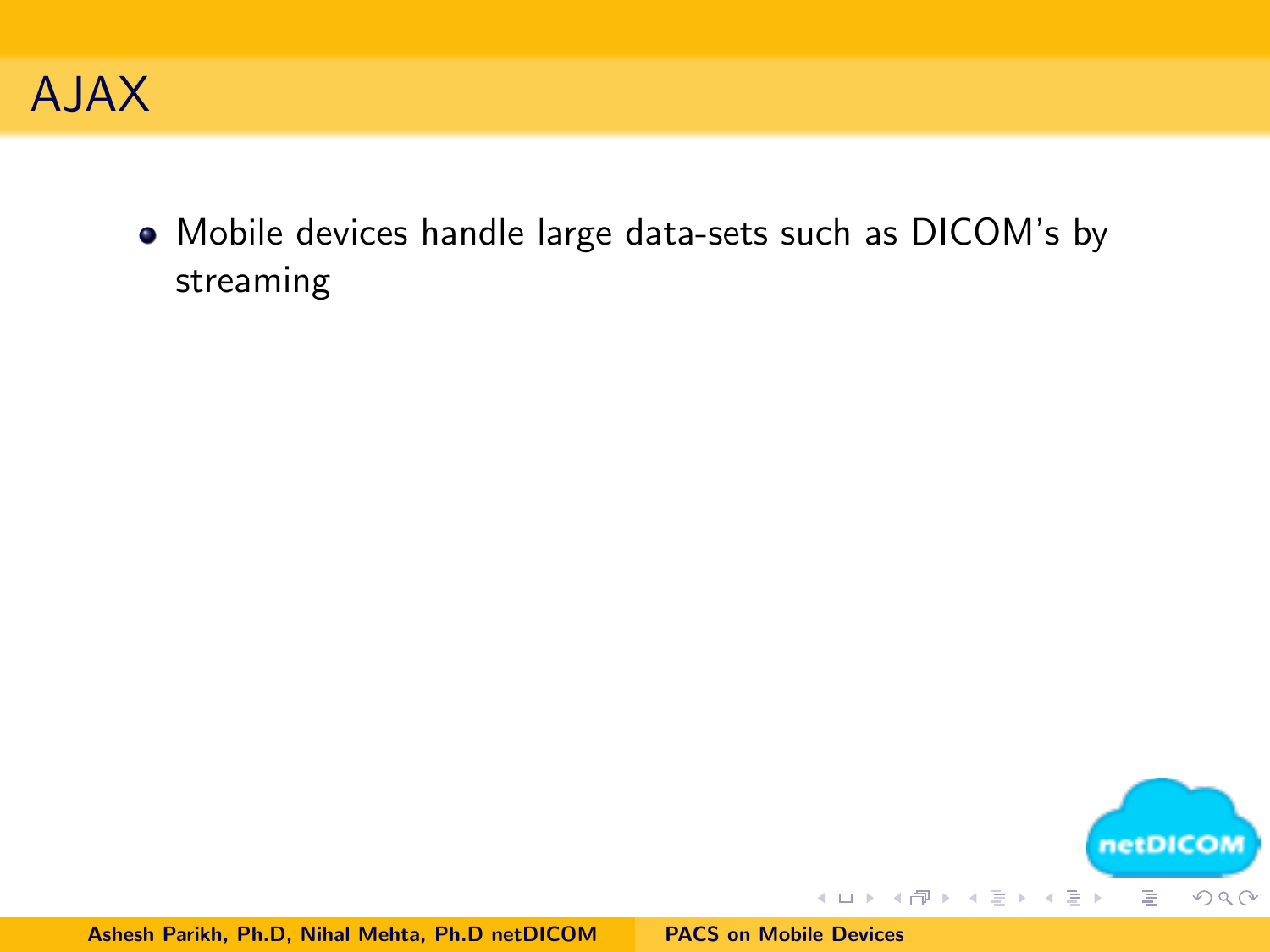

- Mobile devices handle large data-sets such as DICOM's by streaming
- Allows information to be pulled from server without page refresh

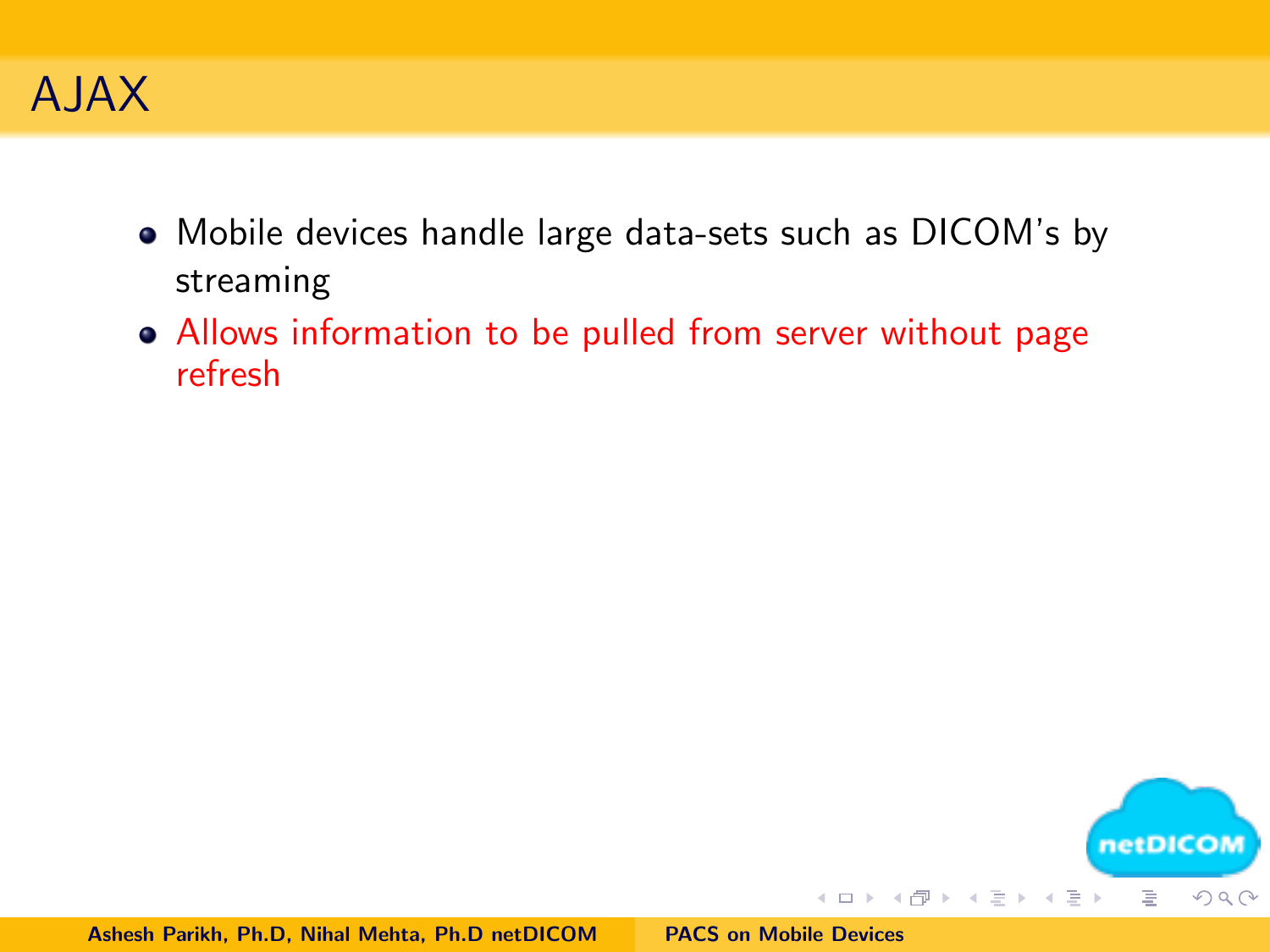

- Mobile devices handle large data-sets such as DICOM's by streaming
- Allows information to be pulled from server without page refresh
	- Consequently, no need to send entire image or all frames before viewing

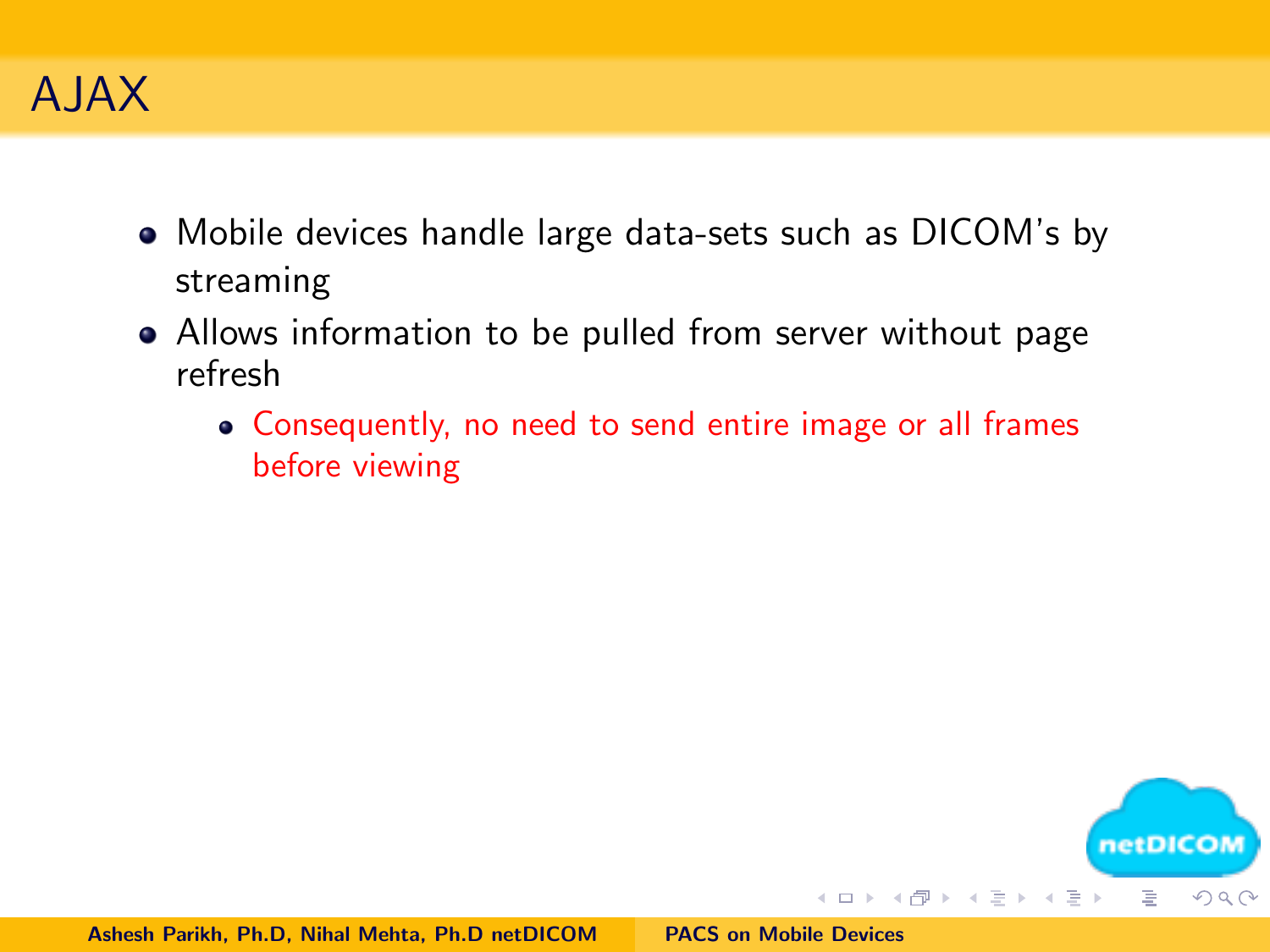### A JAX

- Mobile devices handle large data-sets such as DICOM's by streaming
- Allows information to be pulled from server without page refresh
	- Consequently, no need to send entire image or all frames before viewing
	- Server can transmit images in smaller groups (or by sending every nth pixel intensity, thus optimizing band-width
	- Mobile device will handle less data at a time
	- Allows viewing of DICOM's with minimum latency
	- Additional pixels are requested as the user scrolls through frames or zooms in

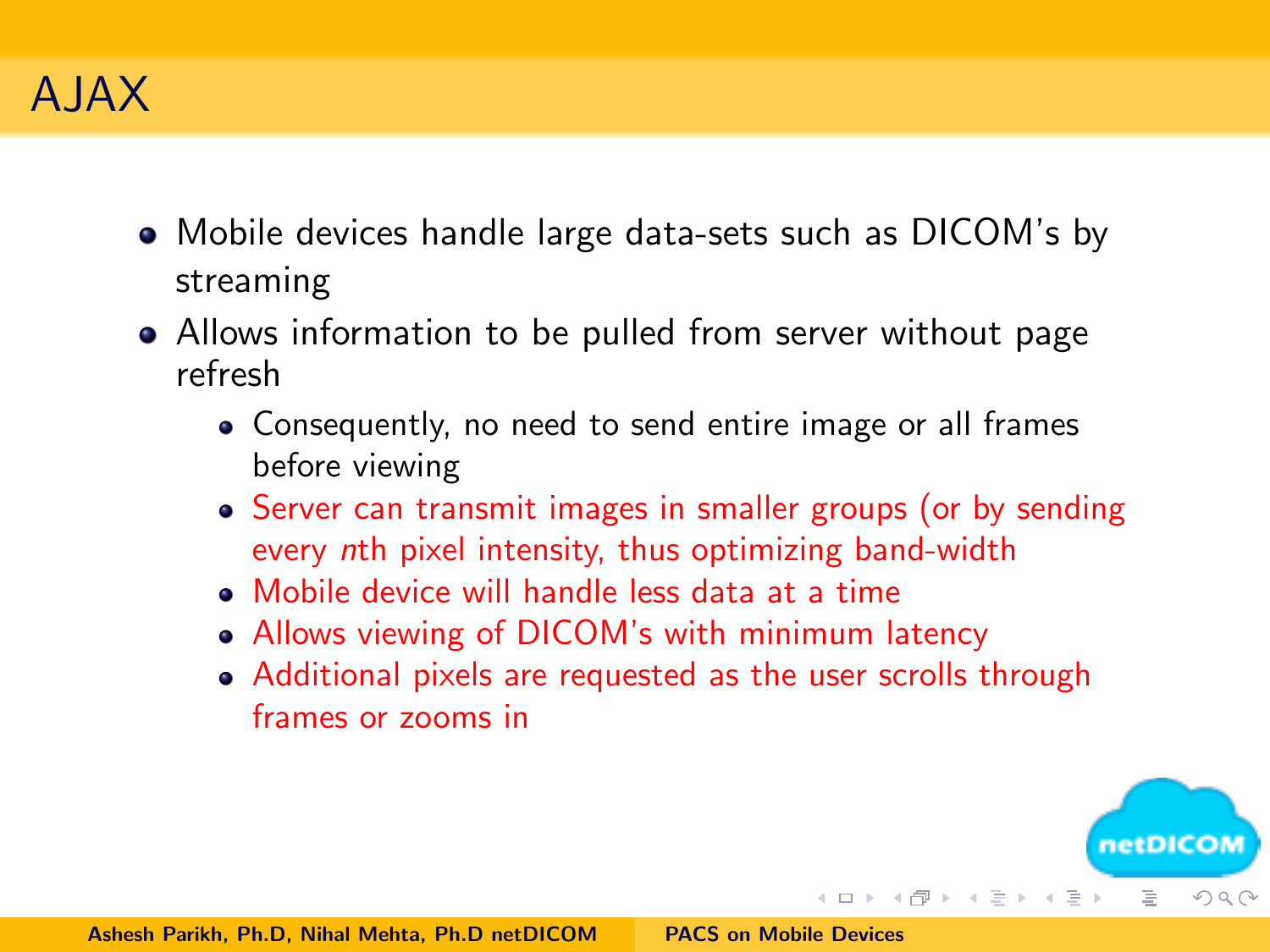### A JAX

- Mobile devices handle large data-sets such as DICOM's by streaming
- Allows information to be pulled from server without page refresh
	- Consequently, no need to send entire image or all frames before viewing
	- Server can transmit images in smaller groups (or by sending every nth pixel intensity, thus optimizing band-width
	- Mobile device will handle less data at a time
	- Allows viewing of DICOM's with minimum latency
	- Additional pixels are requested as the user scrolls through frames or zooms in
- Viewer can see any studies on any mobile device without any explicit software download netDICOM

イロン イ母ン イヨン イヨン

つのへ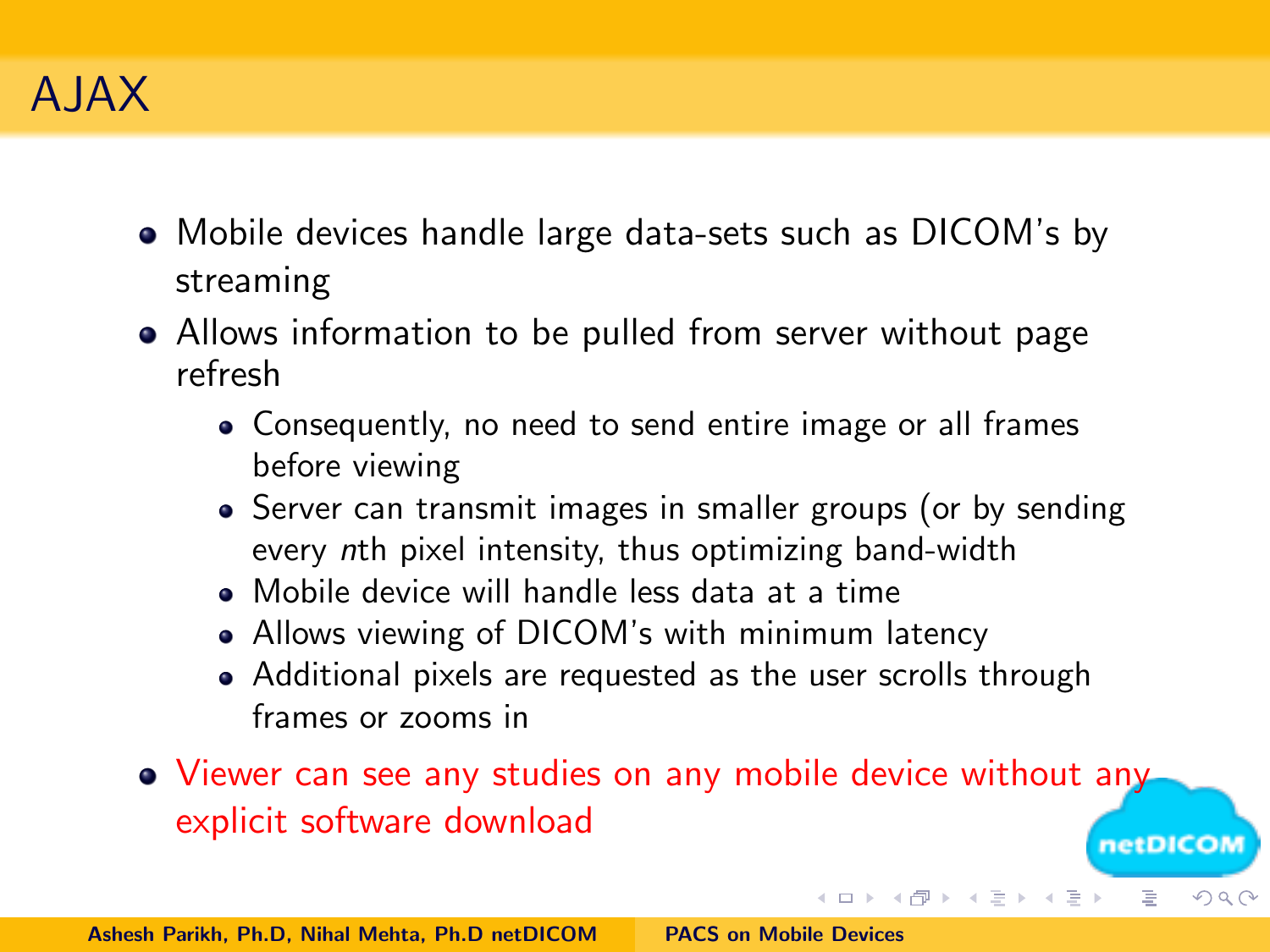## DICOM TRANSMISSION

#### DICOM's transmitted in groups of 10 to optmize bandwidth

Server sends images in groups of 10



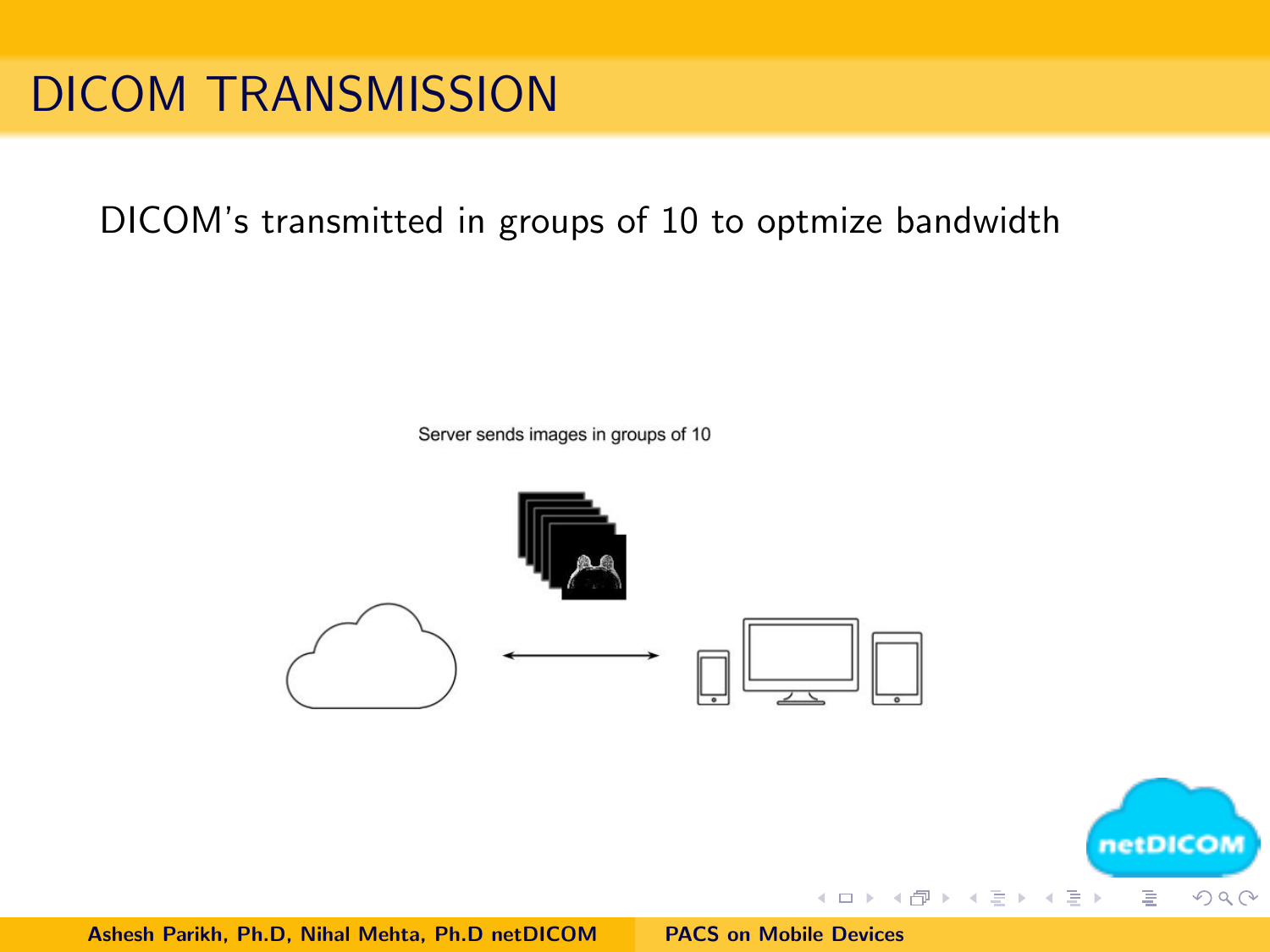## NO LIMIT TO WINDOWS

Web technology allows any number of windows to be viewed simultaneously for the same study



 $4.171 \pm$ 

メタトメ ミトメ ミト

netDICOM

 $OQ$ 

È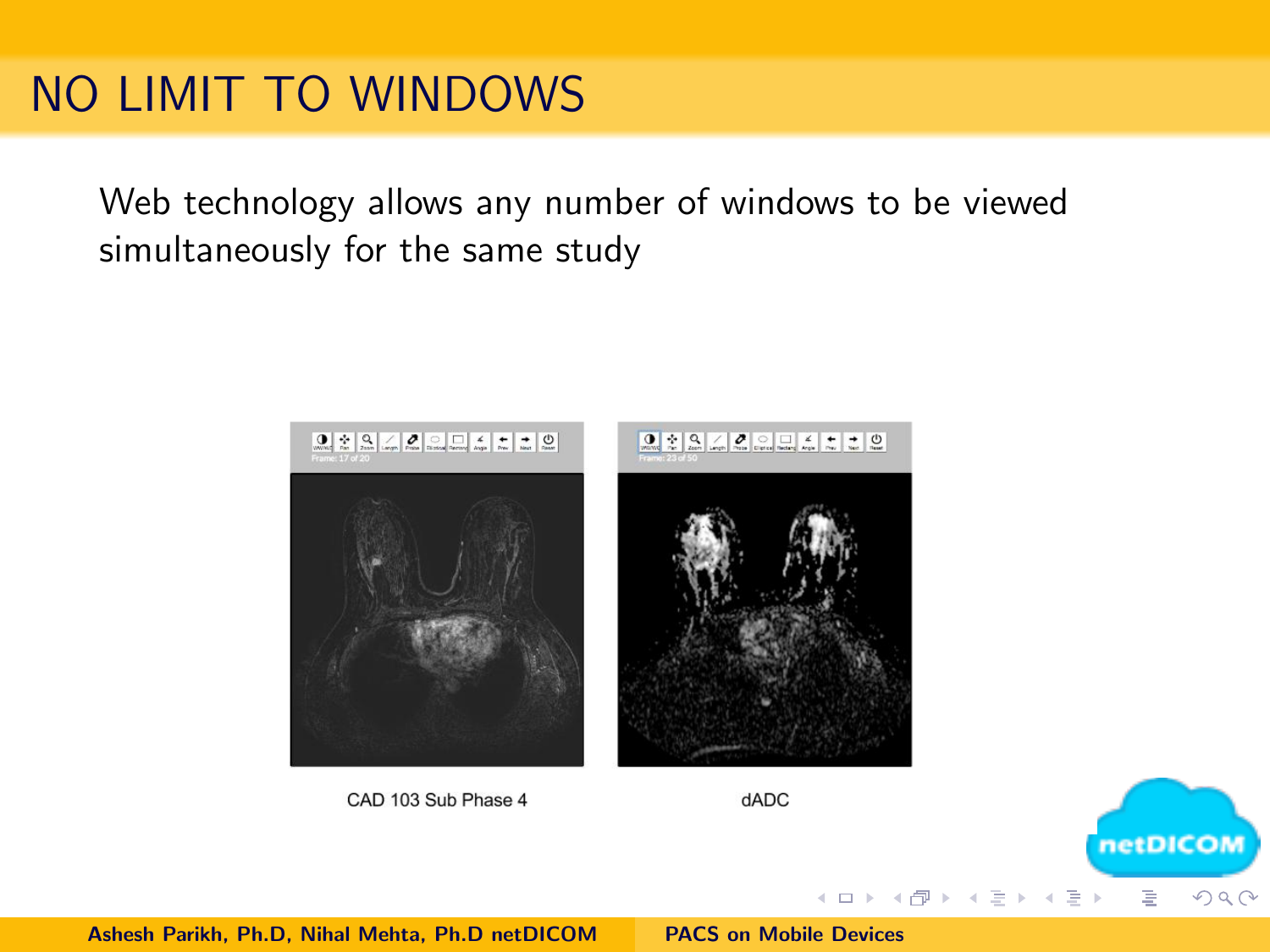### CSS Based Views

DICOMs are displayed using HTML5's <canvas> tag. These can be moved around using CSS.



 $4.171 \pm$ 

-4 - 同一 ト

 $\equiv$  $\rightarrow$ 重 E

 $2Q$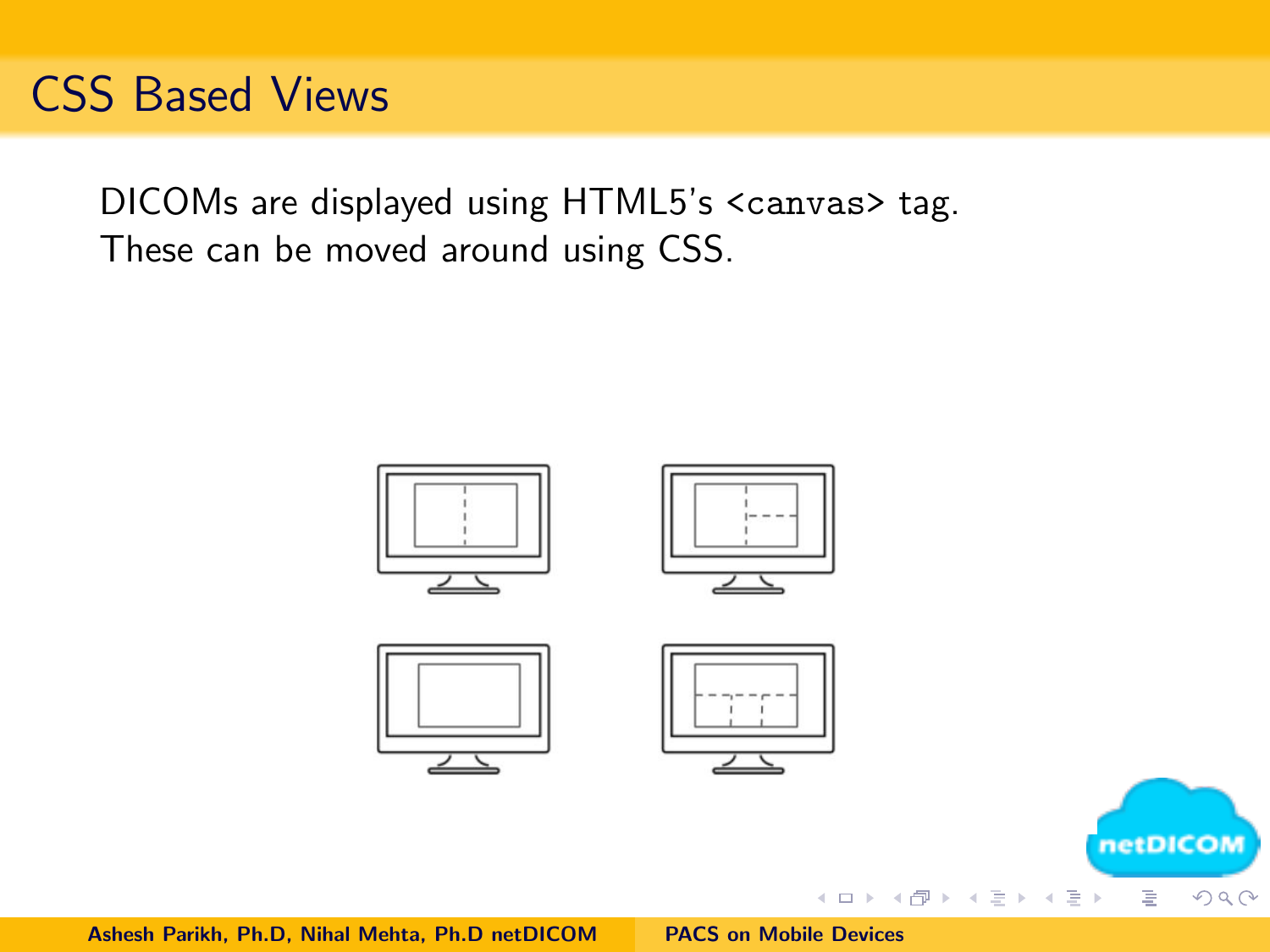## USER DEFINED HANGING PROTOCOLS

DICOMs are displayed using HTML5's <canvas> tag. These can be moved around using CSS.



 $4.171 \pm$ 

 $\mathcal{A} \oplus \mathcal{B} \rightarrow \mathcal{A} \oplus \mathcal{B} \rightarrow \mathcal{A} \oplus \mathcal{B}$ 

netDICOM

 $\Omega$ 

 $\equiv$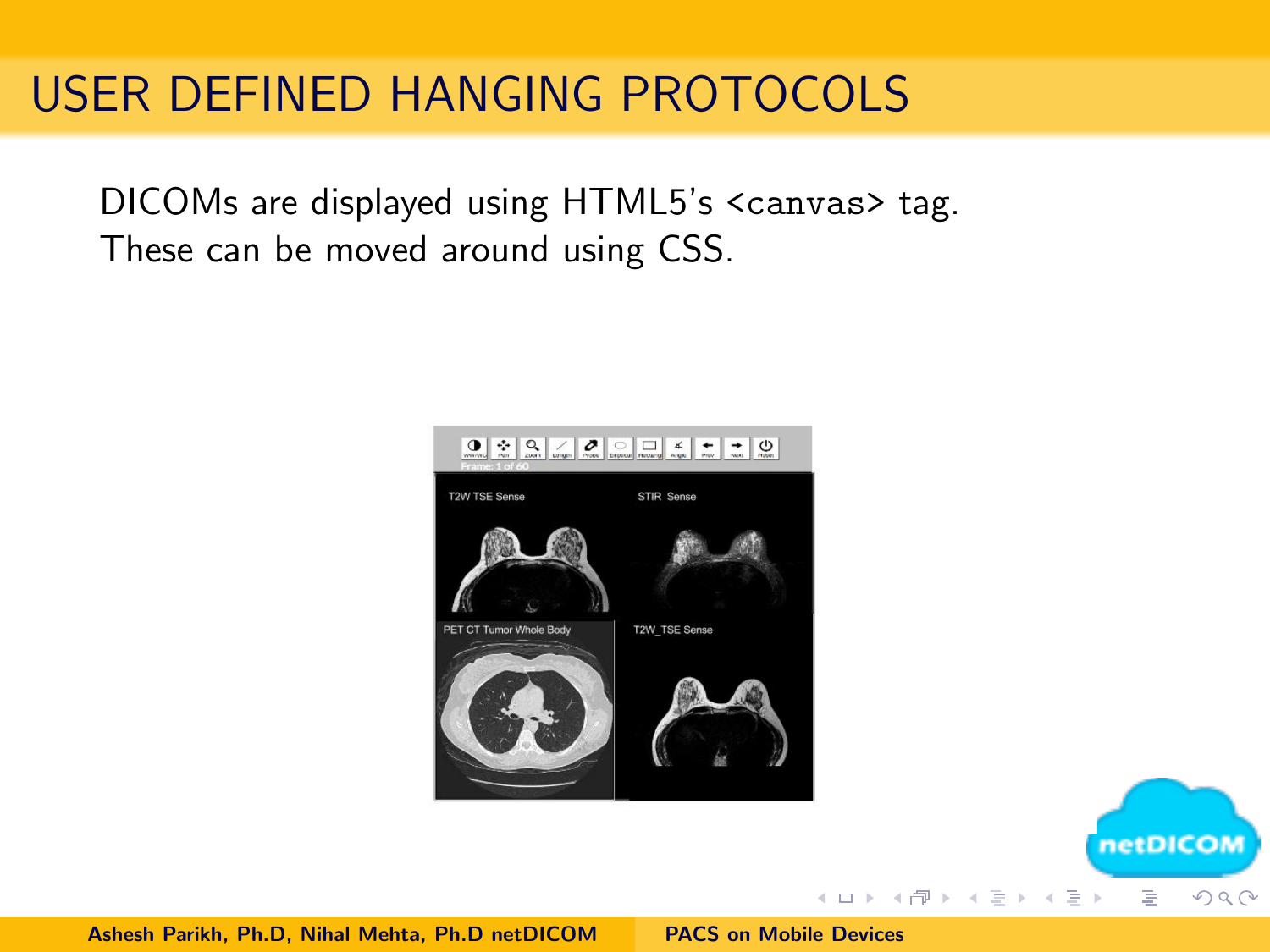### IMAGE SEGMENTATION

Using user-defined kernels, Javascript can be used to manipulate intensities on the HTML5 <canvas> elements.





 $\leftarrow$   $\Box$ 

高

netDICOM

 $\Omega$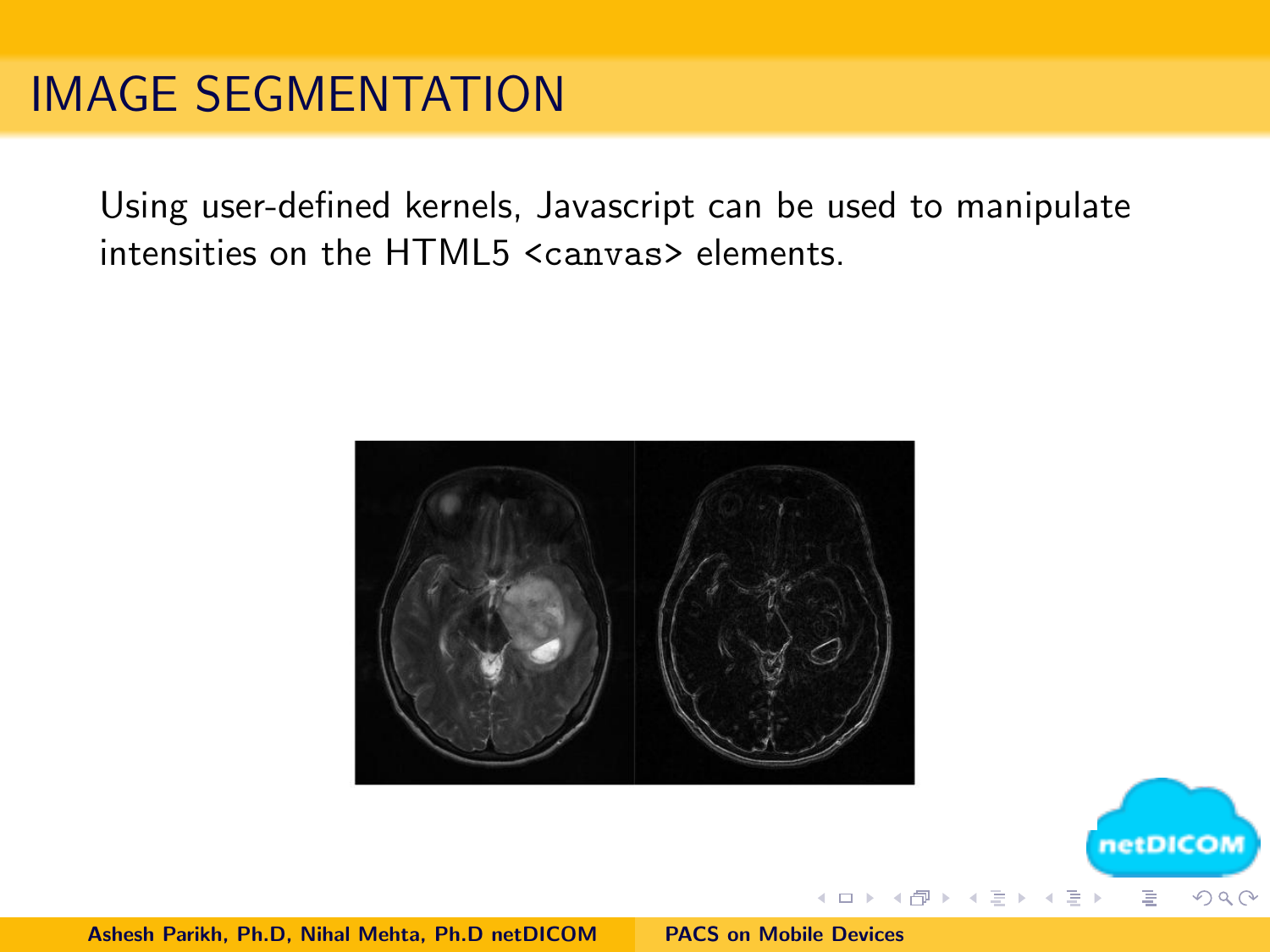### Multiplanar Reconstruction

Coronal and Sagittal Planes can be reconstructed from Axial Planes by JavaScript Kernels



 $\leftarrow$   $\Box$ 

netDICO

E

 $\Omega$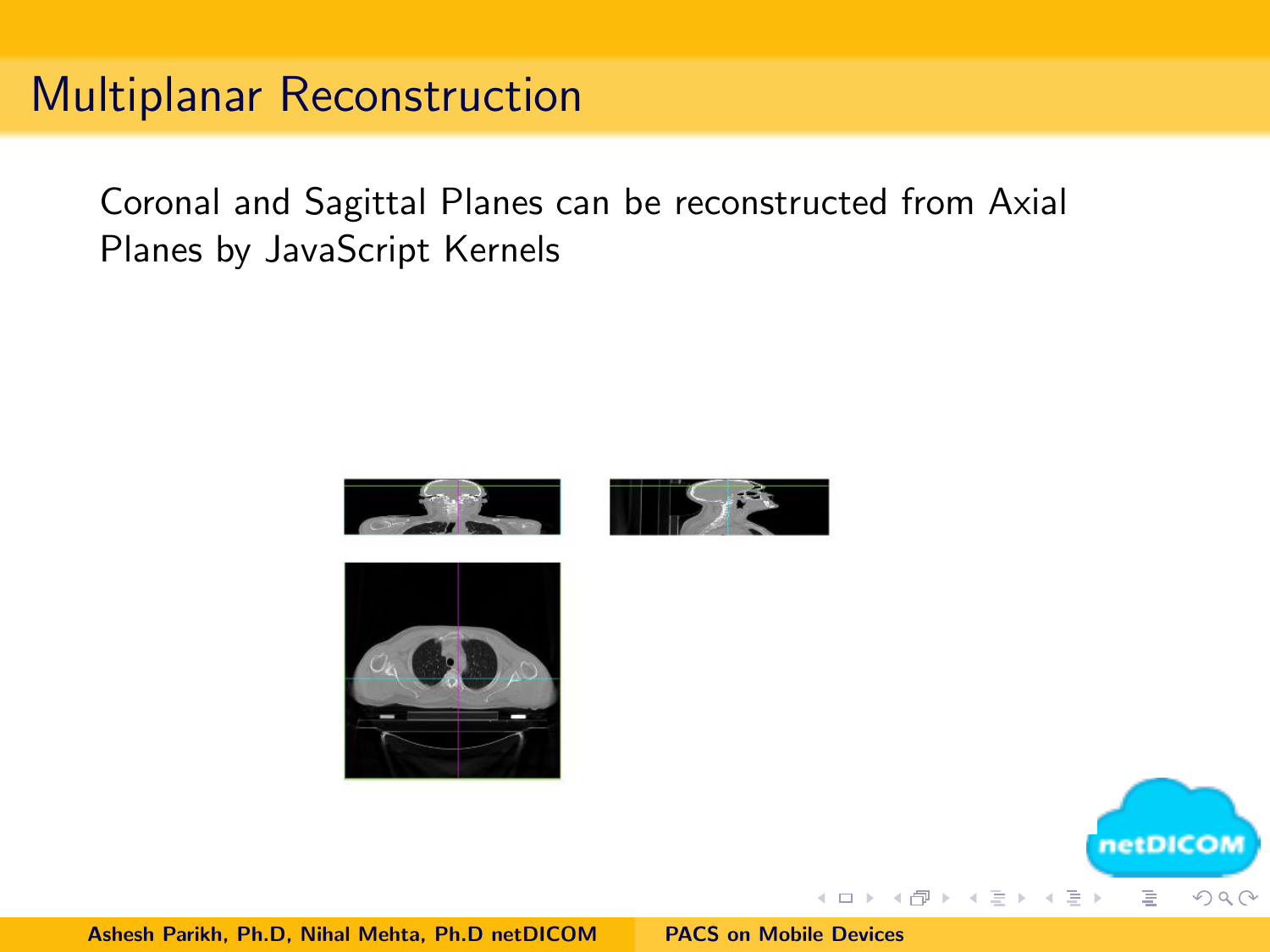### **Conclusions**

#### PACS on Mobile Devices

- Capabilities of mobile viewers rival those found on traditional PACS.
- Being a web-based application, additional capabilities such as automatic notification emails can be integrated into the workflow with relative little ease.